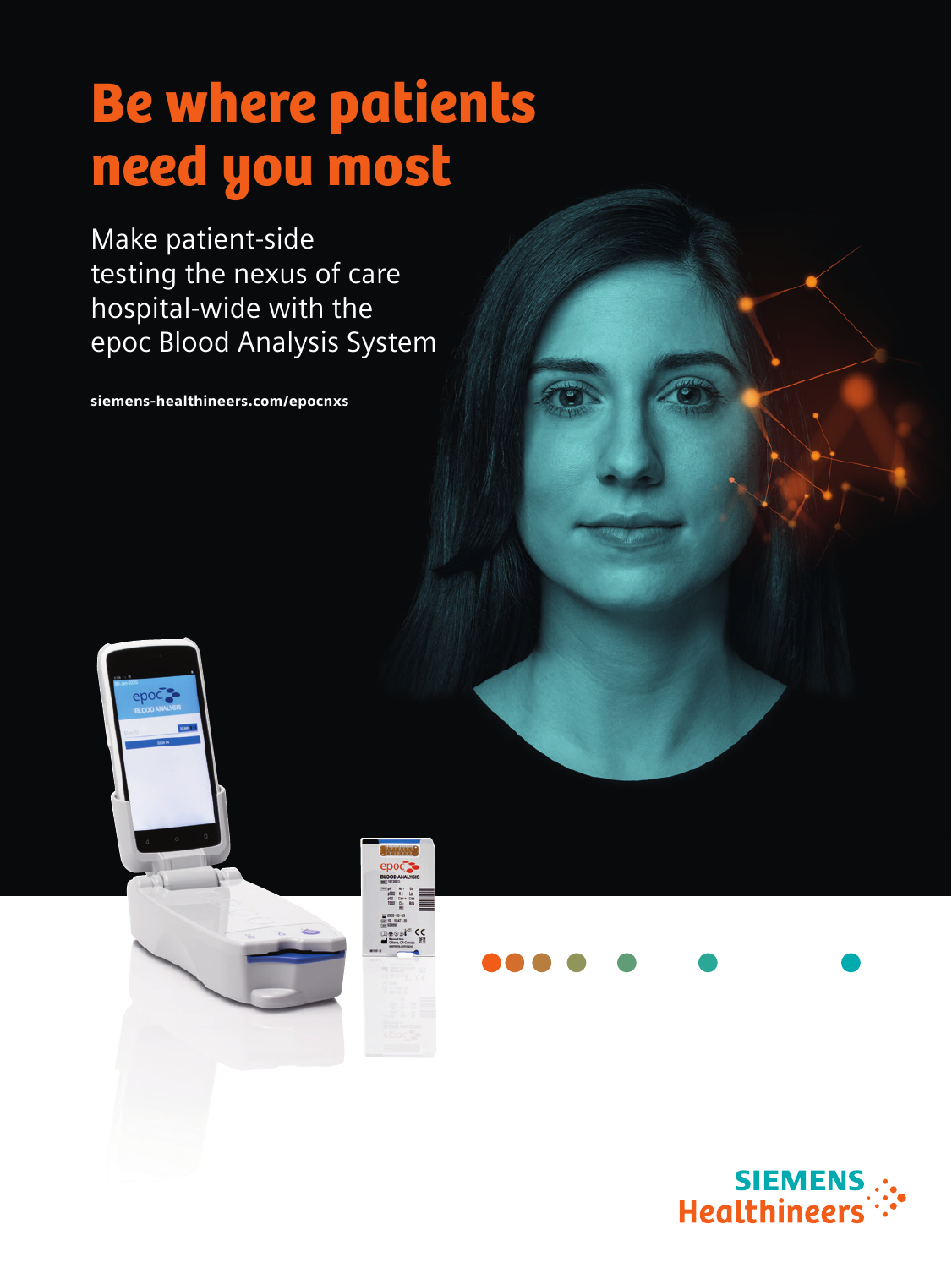# Advance care delivery by bringing critical testing patient-side with the epoc® Blood Analysis System

**What could happen when critical testing results are delivered at the patient's side in less than 1 minute?**

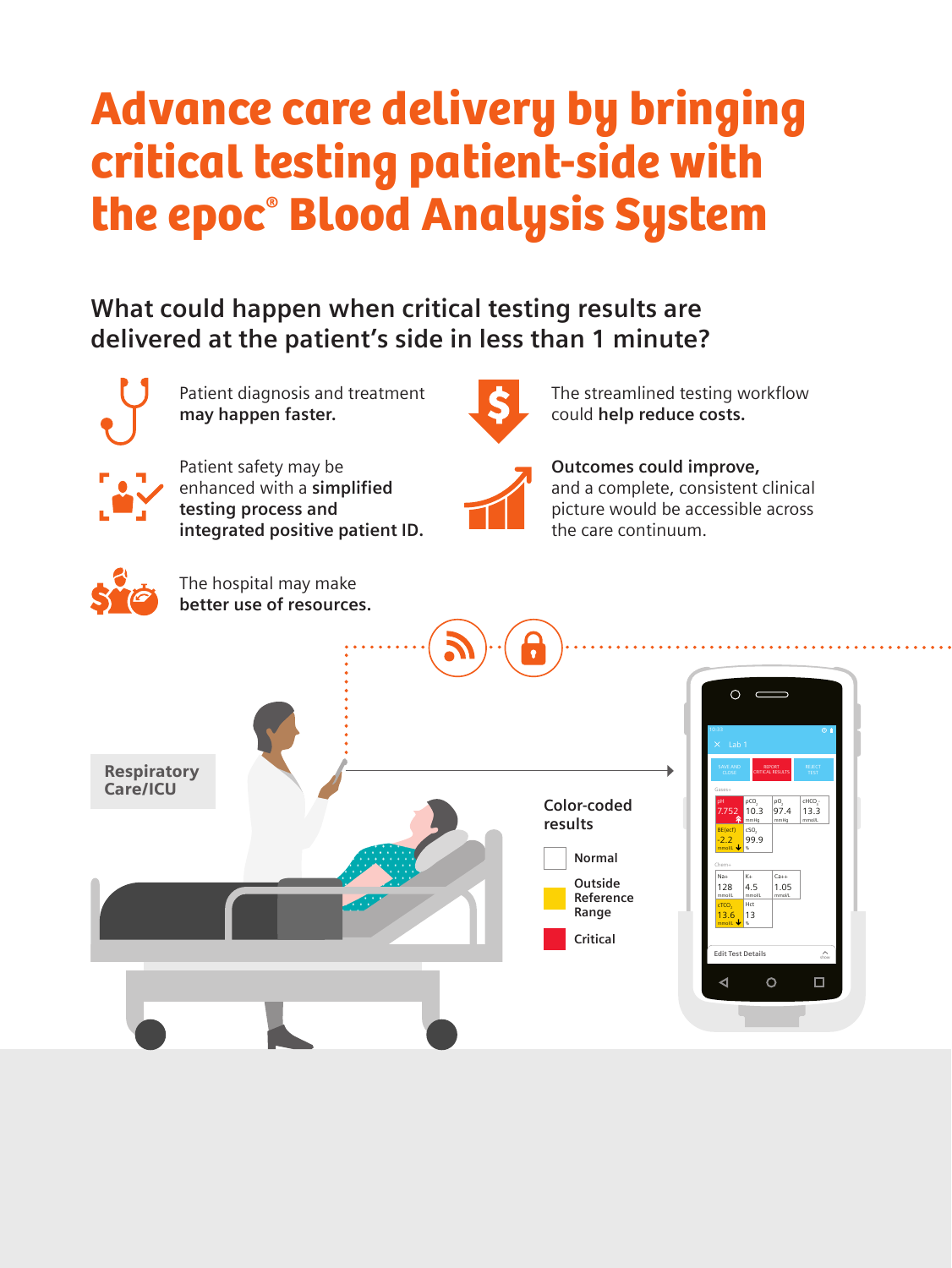**The epoc system connects the patient, actionable test results, the care team, and the therapy they deliver.**



**With the epoc Blood Analysis System as the nexus of care, caregivers and the laboratory can stay connected to what's important—being where patients need them most.**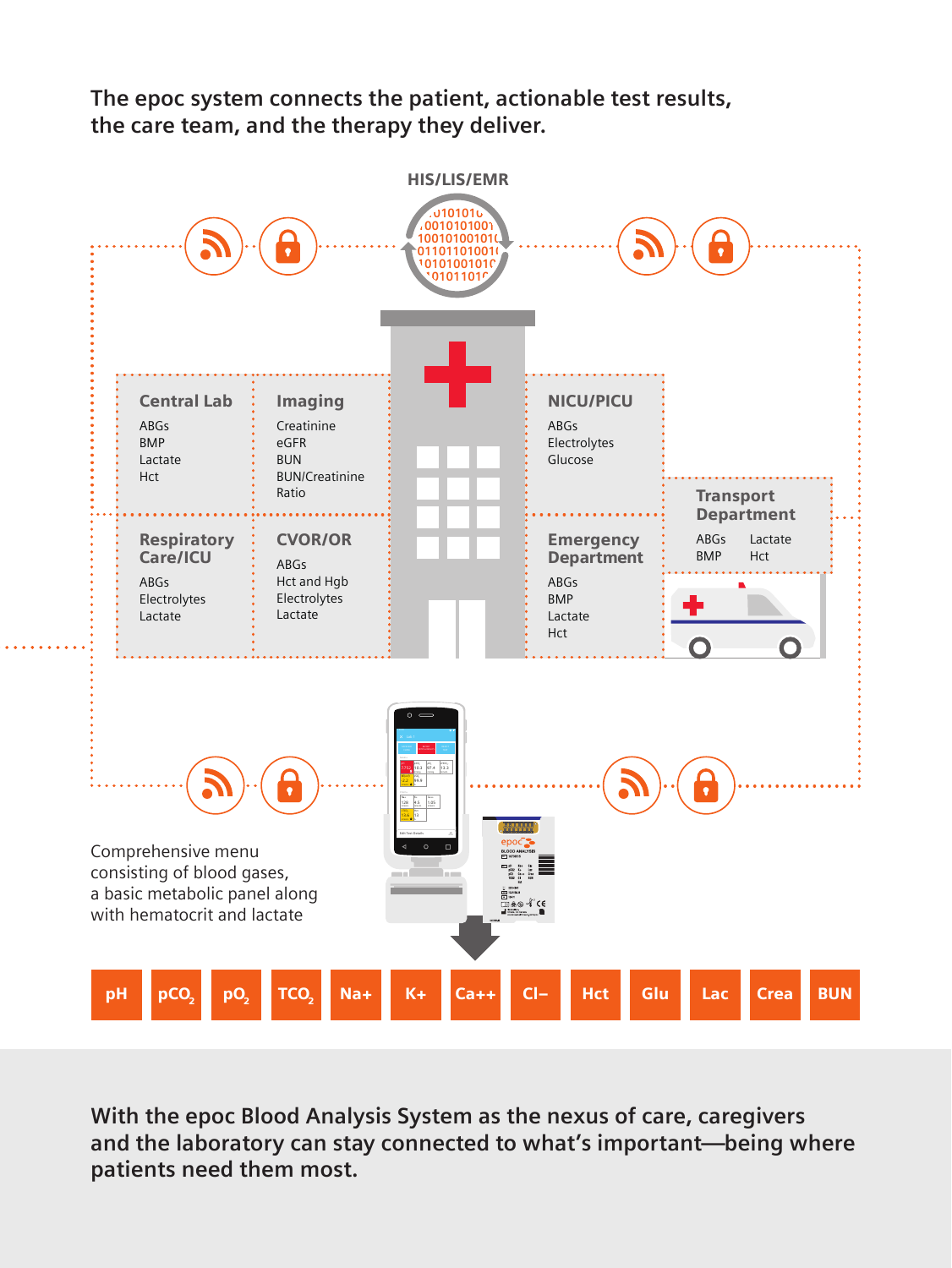# The epoc system lets you be where patients need you most

The epoc system connects the entire team, so it doesn't matter if the laboratory staff and caregivers work in different parts of the hospital. With the epoc system, they stand together to advance care delivery.

## Caregivers spend more time with the patient to drive faster diagnosis and treatment decisions.

**How can enhanced safety and a simplified testing process provide confidence and peace of mind?** 

With easy access to test cards available at the patient's side spend less time on more complex workflows to get actionable results

Results can be available in less than a minute and accurately reflect a patient's immediate condition.

*"The immediate introduction at the bedside of a patient's blood sample into an epoc test card minimizes preanalytical sample degradation."*

Clarke Woods, BS, and Dave Culton, BA. Pinnacle Health

Enhance patient safety with a secure, wireless connection to confirm real-time patient identification to mitigate data entry and transcription errors

*"The purpose of the 2017 National Patient Safety Goals is to improve patient safety. Two goals highlighted to address problems were to identify patients correctly and improve staff communication."*

The Joint Commission Accreditation Hospital

Traditional testing models require multiple steps including transport to a stationary analyzer which takes up precious time that may delay availability of results.

*"We are talking 30 mins on a test and that is a STAT because that is just the process. That's just how long it takes there's nothing you can do about that." <sup>1</sup>*

Kristie Campbell, Huntsville Hospital

### **Actionable results in less than 1 minute at the patient's side.**

Results reflect the patient's immediate condition, not their condition 30 minutes ago.



**Scan ID Badge and Insert Test Card**



**Confirm Positive Patient ID**







**Collect Sample Perform Test Review and Transmit Results and Deliver Therapy**

**Integrated Patient Safety**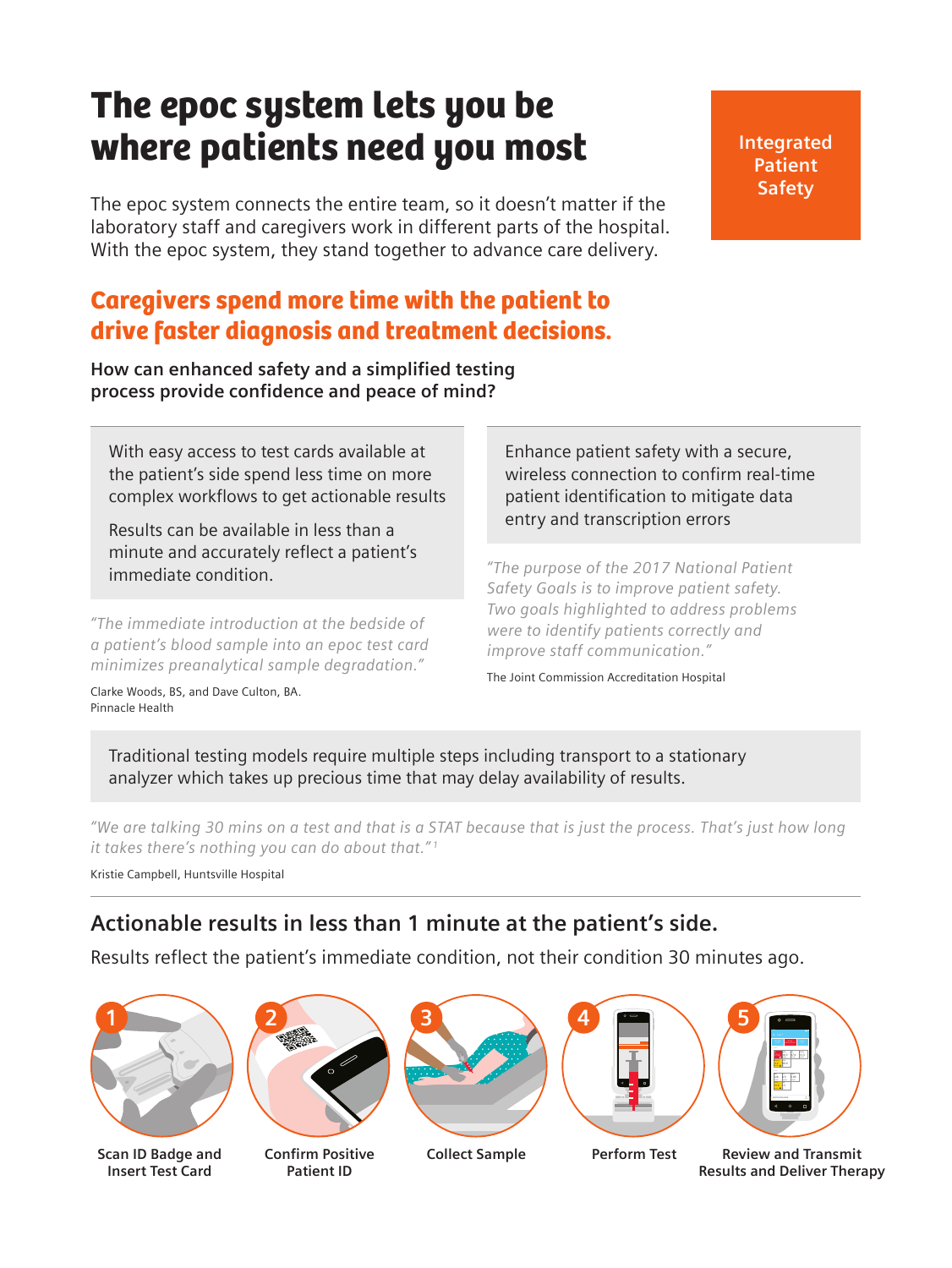#### **Empowered by Design**

## The laboratory spends less time on complex inventory management, optimizing time and resource utilization.

**What does a single room temperature stable test card with barcoded expiration deliver?**

Automated quality assurance eliminating the risk of running expired reagents further mitigating risk of diagnosis and treatment based on erroneous results

*"Each reagent for the epoc has direct bar coding, ensuring easy traceability."* 

Shweta Agarwal, MD, Baylor College of Medicine and Texas Children's Hospital

Streamlined inventory management by doing away with the manual tracking of reagents once removed from refrigeration

*"The epoc system uses a single test card with all the different analytes whereas a competitor system uses multiple test cartridges for the same results. Lastly, the smart card technology of epoc reduces cost and maximizes efficiency in the hospital setting."* 

Shweta Agarwal, MD, Baylor College of Medicine and Texas Children's Hospital



#### **Freedom to focus on where you bring the most value to patient care.**

Barcoded test cards automate quality assurance and a single room temperature stable test card streamlines inventory management.



**Barcoded to eliminate the risk of running an expired test card.**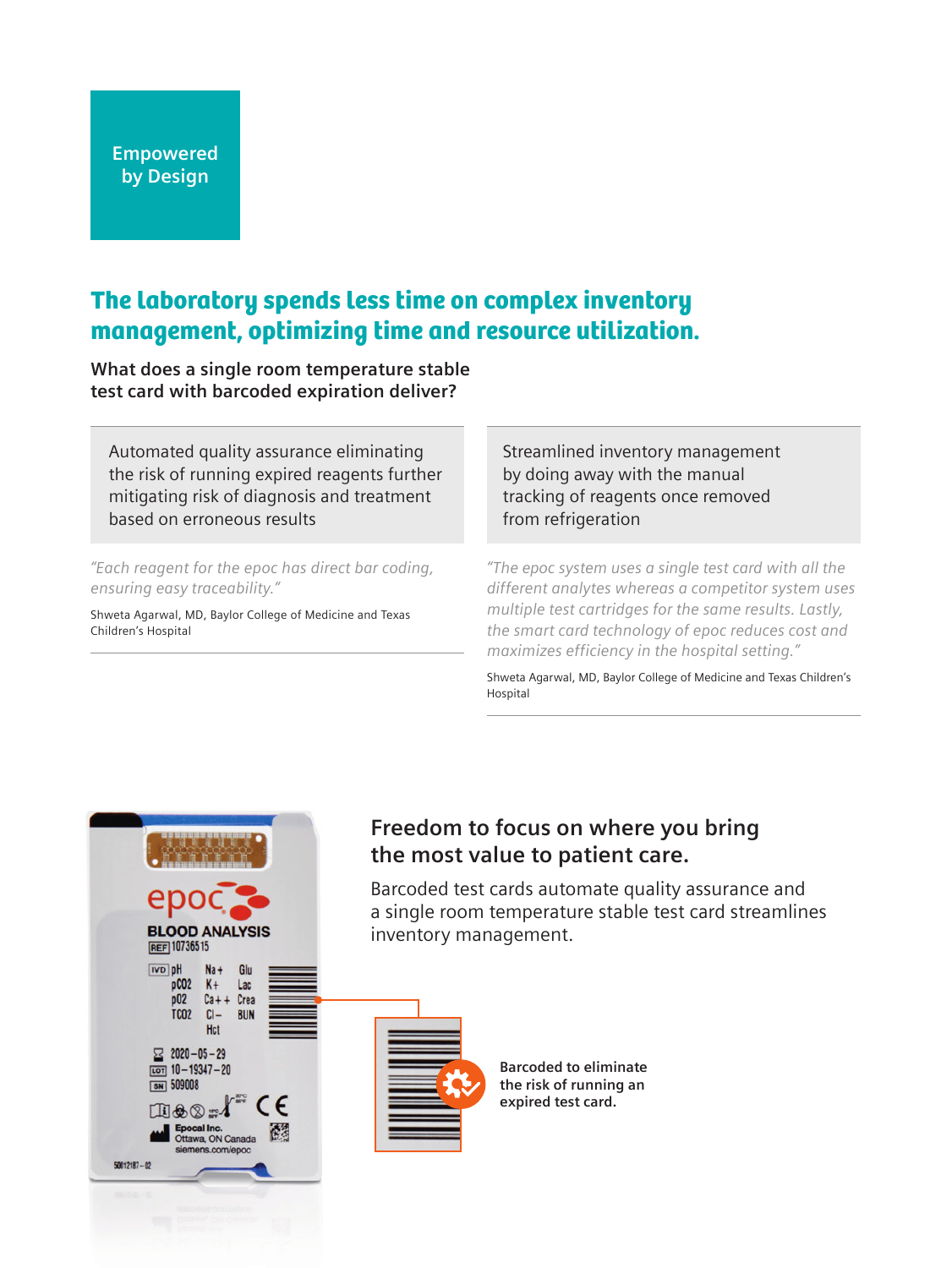# Leverage centralized control of decentralized testing with secure, wireless communication and our POC Ecosystem™ Solutions

**Connected Comprehensive Care**

Build an open, vendor-neutral testing environment powered by Siemens Healthineers POC Informatics to reduce the complexity and improve the efficiency of your operations. Easily connect multiple epoc, RAPIDPoint® , and RAPIDLab® solutions to your existing infrastructure.

Manage, configure, control, and troubleshoot testing on epoc, RAPIDPoint, and RAPIDLab blood gas systems with our POC Ecosystem Solution. Use POCcelerator™ Data Management System to monitor information from every connected analyzer, including epoc Blood Analysis Systems and compatible test devices from more than 40 manufacturers.

Whatever your device mix and wherever critical testing takes place, Siemens Healthineers POC Informatics helps advance workforce productivity, improve clinical workflows, satisfy compliance and accreditation requirements, and optimize the management of resources.



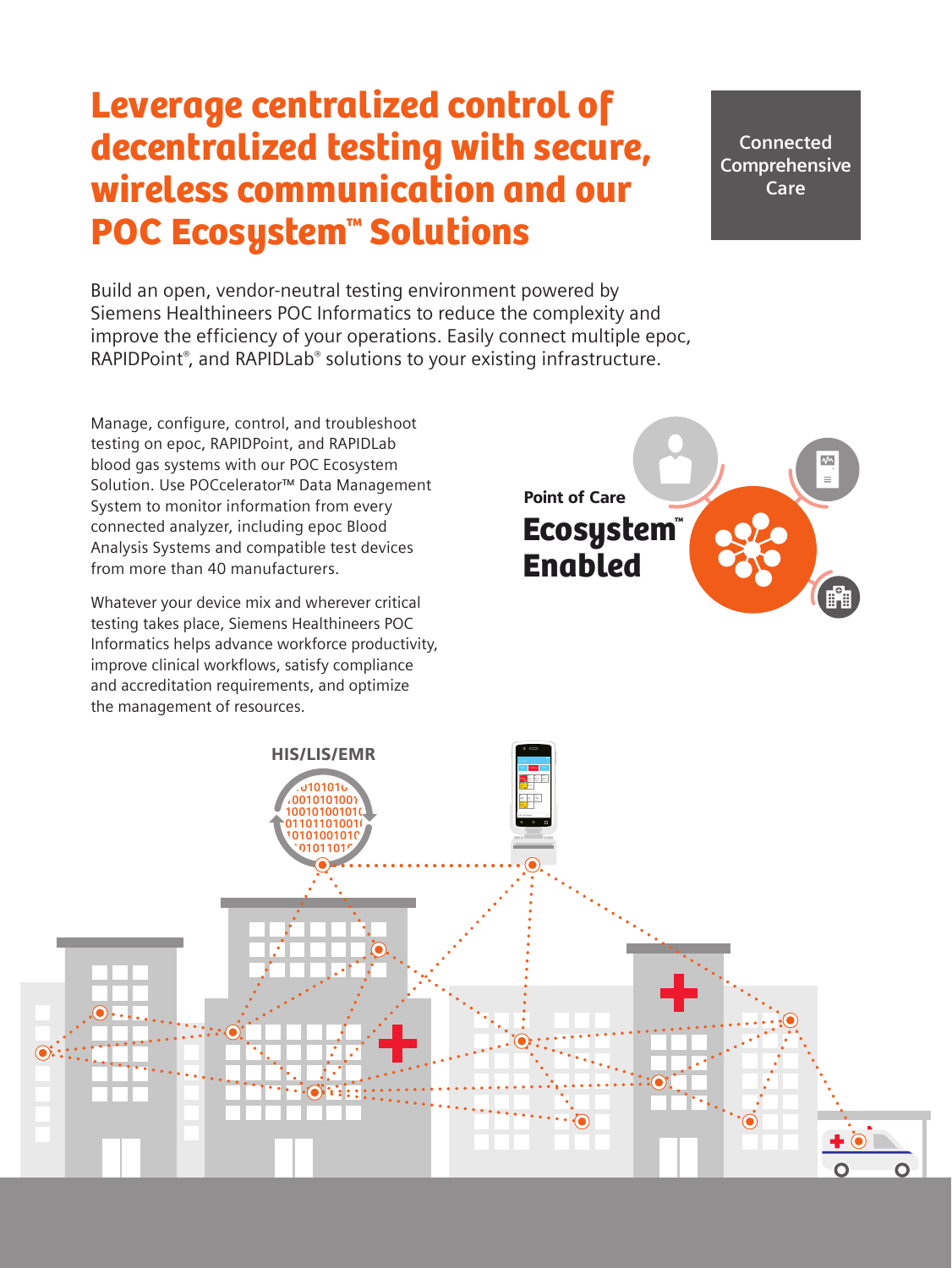# Improve access to care by customizing without compromise

The Siemens Healthineers critical care portfolio delivers solutions that transform care delivery by offering the right test in the right place at the right time. From handheld to robust central laboratory solutions, our portfolio enables increased efficiency and shorter time to diagnosis. Open, connected solutions let clinicians access shared data when and where it is needed for fast clinical decision making and more efficient management of resources. Decrease the time to diagnosis and intervention with a comprehensive menu of tests that fit your workflow. Order fewer retests and have more confidence in results with a customized configuration of analyzers whose results correlate, no matter where testing takes place.

### epoc Blood Analysis System with the NXS Host

**Make patient-side testing the nexus of care hospital-wide.**

Handheld system that provides comprehensive critical care results at the patient's side in less than 1 minute and is integrated for patient safety. The system delivers a streamlined patient testing process that advances care delivery and accelerates clinical decisions while empowering the laboratory and caregivers to optimize their use of time and resources. It also serves as the nexus of care—connecting the patient and test results to caregivers and the laboratory and delivering a complete, comprehensive clinical picture.



# RAPIDPoint 500e

**Elevate your blood gas solution.**

Comprehensive, cartridge-based testing with heightened operational



### RAPIDLab 348EX **Blood Gas System\***

**Deliver efficient critical care testing in labs and clinics.**

Robust, reliable analytical performance on whole blood and dialysate fluid\* for the most essential parameters. Minimal maintenance, with convenient front-panel access to all sensors, reagents, and waste.



### RAPIDLab 1200 Blood Gas Systems

**Meet high-throughput needs in labs and at the point of care.**

Cartridge-based operation using one sampling procedure. Microsample mode is ideal for neonatal applications, with precise results available from as little as 35 µL of whole blood. Proven Ready Sensor® electrode technology assures measurement accuracy with reliable, long-life stability.



*\*Not available for sale in the U.S. Product availability may vary from country to country and is subject to varying regulatory requirements. Please contact your local representative for availability.*

# Blood Gas System

simplicity and system security. Integri-sense™ Technology enables total confidence in every patient result. Sampling procedure is hands-free and standardized for both syringes and capillaries. Sample types include dialysate<sup>\*</sup> and pleural fluid pH applications.





**60 seconds to result from the entire portfolio**